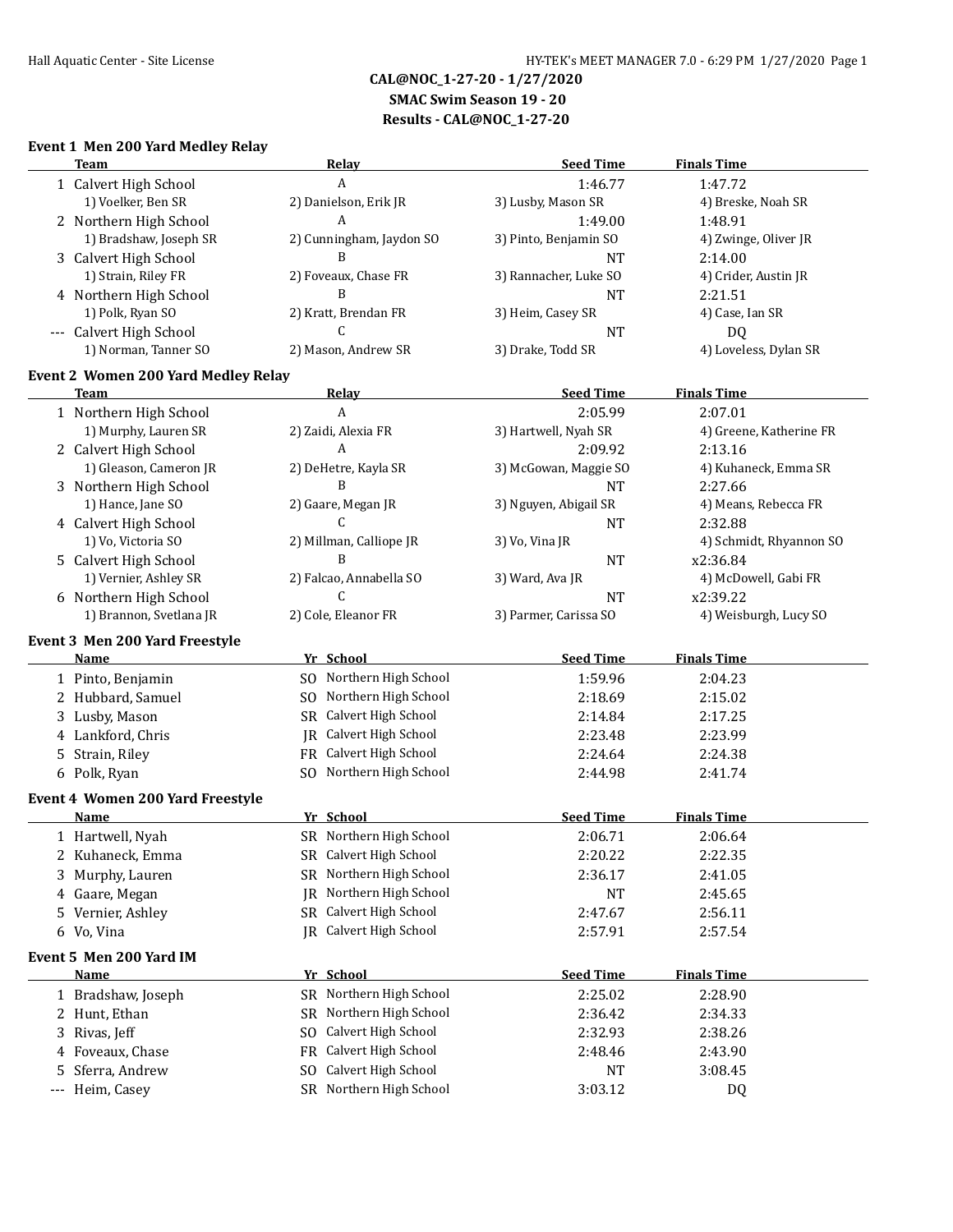**SMAC Swim Season 19 - 20**

**Results - CAL@NOC\_1-27-20**

# **Event 6 Women 200 Yard IM**

|       | Name                                                |     | Yr School                     | <b>Seed Time</b> | <b>Finals Time</b> |  |
|-------|-----------------------------------------------------|-----|-------------------------------|------------------|--------------------|--|
|       | 1 Zaidi, Alexia                                     |     | FR Northern High School       | 2:14.15          | 2:12.38            |  |
|       | 2 Greene, Katherine                                 |     | FR Northern High School       | 2:43.97          | 2:46.98            |  |
| 3     | Gray, Grace                                         |     | FR Calvert High School        | 2:48.24          | 2:48.56            |  |
| 4     | Gleason, Cameron                                    |     | <b>IR</b> Calvert High School | 2:48.36          | 2:54.11            |  |
| 5     | Nguyen, Abigail                                     |     | SR Northern High School       | 3:04.46          | 3:02.96            |  |
|       | 6 Simmons, Abigail                                  |     | FR Calvert High School        | 3:10.00          | 3:16.94            |  |
|       |                                                     |     |                               |                  |                    |  |
|       | <b>Event 7 Men 50 Yard Freestyle</b><br><u>Name</u> |     | Yr School                     | <b>Seed Time</b> | <b>Finals Time</b> |  |
|       |                                                     |     | SR Calvert High School        |                  |                    |  |
|       | 1 Levija, Aidan                                     |     |                               | 23.93            | 24.44              |  |
|       | 2 Zwinge, Oliver                                    |     | JR Northern High School       | 25.02            | 25.68              |  |
| 3     | Breske, Noah                                        |     | SR Calvert High School        | 25.77            | 26.03              |  |
| 4     | Sanders, AJ                                         |     | JR Northern High School       | 28.14            | 27.01              |  |
| 5     | Norman, Tanner                                      | SO. | Calvert High School           | 27.73            | 27.70              |  |
| 6     | Kratt, Brendan                                      |     | FR Northern High School       | 28.62            | 29.02              |  |
|       | Hurley, Jake                                        |     | SR Northern High School       | 29.05            | X28.55             |  |
|       | Hamilton, Alex                                      | SO. | Calvert High School           | 29.57            | X28.58             |  |
|       | Crider, Austin                                      |     | <b>IR</b> Calvert High School | 28.72            | X29.33             |  |
| $---$ | Loveless, Dylan                                     |     | SR Calvert High School        | 28.98            | X31.11             |  |
| $---$ | Case, Ian                                           |     | SR Northern High School       | 27.87            | X32.62             |  |
|       | <b>Event 8 Women 50 Yard Freestyle</b>              |     |                               |                  |                    |  |
|       | Name                                                |     | Yr School                     | <b>Seed Time</b> | <b>Finals Time</b> |  |
|       | 1 DeHetre, Kayla                                    |     | SR Calvert High School        | 28.50            | 29.25              |  |
|       | 2 Means, Rebecca                                    |     | FR Northern High School       | 32.16            | 31.50              |  |
| 3     | Bubin, Johna                                        |     | JR Calvert High School        | 31.94            | 32.56              |  |
| 4     | Schmidt, Rhyannon                                   | SO. | Calvert High School           | 33.55            | 32.73              |  |
| 5.    | Anglim, Morgan                                      | SO. | Northern High School          | 31.42            | 33.28              |  |
| 6     | Russo, Isabella                                     |     | SR Northern High School       | 32.86            | 34.12              |  |
|       | Bailey, Phoebe                                      |     | SR Northern High School       | <b>NT</b>        | X32.44             |  |
|       | Falcao, Annabella                                   | SO. | Calvert High School           | 41.61            | X33.66             |  |
|       | Will, Riva                                          |     | SO Northern High School       | 34.93            | X34.85             |  |
|       | Weisburgh, Lucy                                     |     | SO Northern High School       | 33.83            | X35.09             |  |
|       | Millman, Calliope                                   | IR  | Calvert High School           | 35.19            | X35.77             |  |
| $---$ | Shenberger, Gracie                                  |     | FR Calvert High School        | 35.07            | X37.07             |  |
|       |                                                     |     |                               |                  |                    |  |
|       | Event 11 Men 100 Yard Butterfly                     |     |                               |                  |                    |  |
|       | Name                                                |     | Yr School                     | <b>Seed Time</b> | <b>Finals Time</b> |  |
|       | 1 Cunningham, Jaydon                                |     | SO Northern High School       | NT               | 52.81              |  |
|       | 2 Danielson, Erik                                   | IR  | Calvert High School           | 1:02.81          | 1:04.67            |  |
|       | 3 Hunt, Ethan                                       |     | SR Northern High School       | 1:11.94          | 1:09.16            |  |
|       | 4 Rivas, Jeff                                       | SO. | Calvert High School           | 1:05.97          | 1:12.70            |  |
|       | 5 Rannacher, Luke                                   |     | SO Calvert High School        | 1:15.17          | 1:12.86            |  |
|       | <b>Event 12 Women 100 Yard Butterfly</b>            |     |                               |                  |                    |  |
|       | <b>Name</b>                                         |     | Yr School                     | <b>Seed Time</b> | <b>Finals Time</b> |  |
|       | 1 Greene, Katherine                                 |     | FR Northern High School       | 1:14.18          | 1:16.37            |  |
|       | 2 McGowan, Maggie                                   |     | SO Calvert High School        | 1:21.50          | 1:19.80            |  |
|       | 3 Hatchell, Maliyah                                 | SO. | Northern High School          | NT               | 1:20.04            |  |
|       | 4 Ward, Ava                                         |     | JR Calvert High School        | 1:28.41          | 1:27.55            |  |
|       | 5 Nguyen, Abigail                                   |     | SR Northern High School       | 1:27.44          | 1:32.06            |  |
|       |                                                     |     |                               |                  |                    |  |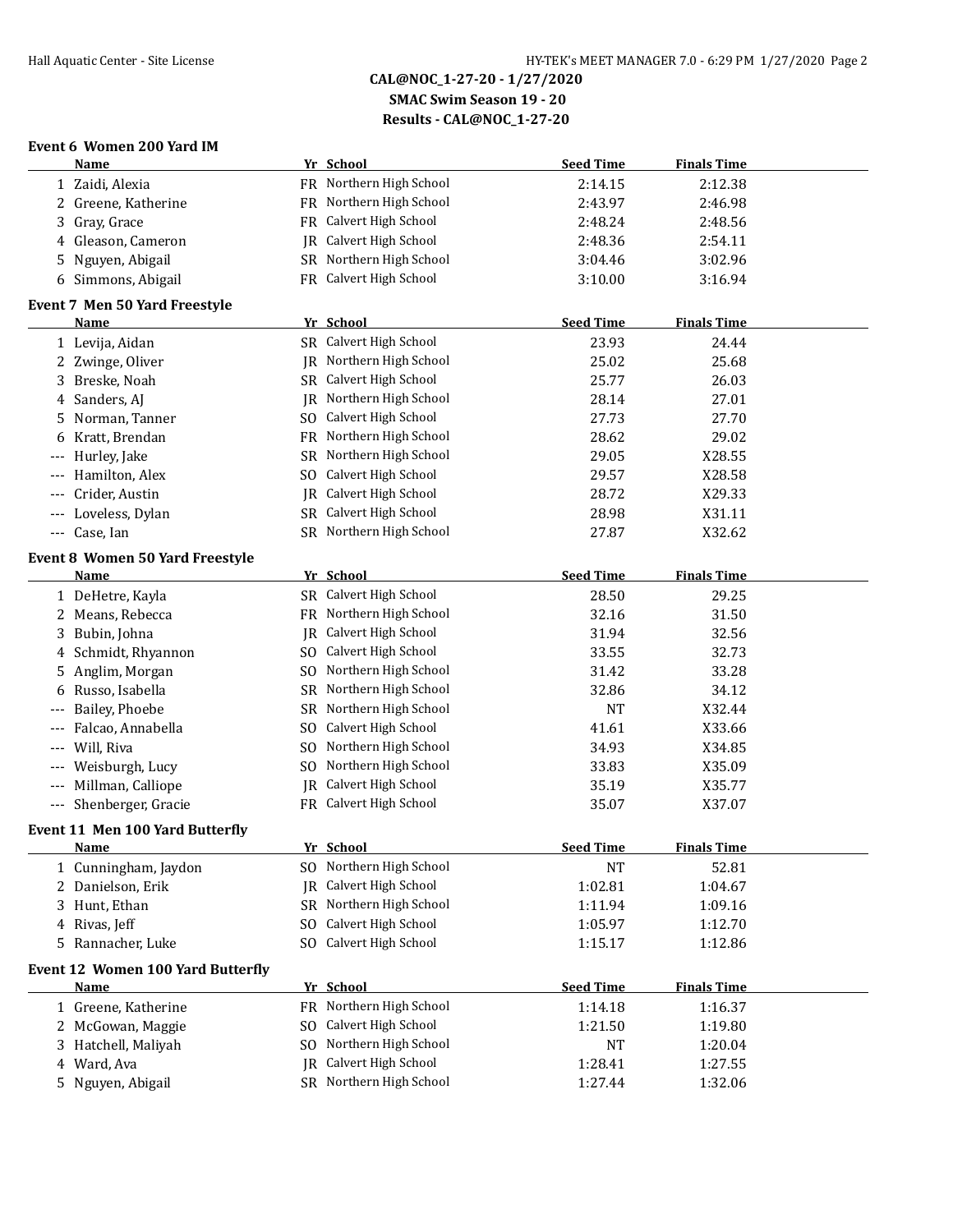**CAL@NOC\_1-27-20 - 1/27/2020 SMAC Swim Season 19 - 20**

**Results - CAL@NOC\_1-27-20**

**Name** *Yr* **School <b>Seed Time Finals Time** 

### **(Event 12 Women 100 Yard Butterfly)**

| 6 Vo, Vina                               |                      | JR Calvert High School  | 1:29.53               | 1:35.09                  |  |
|------------------------------------------|----------------------|-------------------------|-----------------------|--------------------------|--|
| Event 13 Men 100 Yard Freestyle          |                      |                         |                       |                          |  |
| Name                                     | Yr School            |                         | <b>Seed Time</b>      | <b>Finals Time</b>       |  |
| 1 Levija, Aidan                          |                      | SR Calvert High School  | 54.01                 | 54.91                    |  |
| 2 Zwinge, Oliver                         |                      | JR Northern High School | 57.11                 | 58.01                    |  |
| 3 Norman, Tanner                         |                      | SO Calvert High School  | 1:07.21               | 1:03.03                  |  |
| 4 Hurley, Jake                           |                      | SR Northern High School | 1:07.02               | 1:05.24                  |  |
| 5 Hamilton, Alex                         |                      | SO Calvert High School  | 1:05.12               | 1:06.34                  |  |
| 6 Sanders, AJ                            |                      | JR Northern High School | 1:07.94               | 1:08.19                  |  |
| <b>Event 14 Women 100 Yard Freestyle</b> |                      |                         |                       |                          |  |
| Name                                     | Yr School            |                         | <b>Seed Time</b>      | <b>Finals Time</b>       |  |
| 1 Hance, Jane                            |                      | SO Northern High School | 1:10.92               | 1:10.71                  |  |
| 2 McDowell, Gabi                         |                      | FR Calvert High School  | 1:17.95               | 1:17.07                  |  |
| 3 Vo, Victoria                           |                      | SO Calvert High School  | 1:15.18               | 1:17.11                  |  |
| 4 Anglim, Morgan                         |                      | SO Northern High School | 1:15.34               | 1:19.09                  |  |
| 5 Smith, Charity                         |                      | SR Northern High School | 1:19.92               | 1:19.24                  |  |
| 6 Falcao, Annabella                      |                      | SO Calvert High School  | 1:15.21               | 1:20.95                  |  |
| Event 15 Men 500 Yard Freestyle          |                      |                         |                       |                          |  |
| Name                                     | Yr School            |                         | <b>Seed Time</b>      | <b>Finals Time</b>       |  |
| 1 Voelker, Ben                           |                      | SR Calvert High School  | 4:59.11               | 5:05.97                  |  |
| 2 Pinto, Benjamin                        |                      | SO Northern High School | 5:20.01               | 5:21.22                  |  |
| 3 Hubbard, Samuel                        |                      | SO Northern High School | 6:29.15               | 6:31.20                  |  |
| 4 Lankford, Chris                        |                      | JR Calvert High School  | 6:41.33               | 6:32.46                  |  |
| 5 Drake, Todd                            |                      | SR Calvert High School  | <b>NT</b>             | 7:21.52                  |  |
| Event 16 Women 500 Yard Freestyle        |                      |                         |                       |                          |  |
| Name                                     | Yr School            |                         | <b>Seed Time</b>      | <b>Finals Time</b>       |  |
| 1 Hartwell, Nyah                         |                      | SR Northern High School | 5:25.79               | 5:29.43                  |  |
| 2 Kuhaneck, Emma                         |                      | SR Calvert High School  | 6:10.16               | 6:16.19                  |  |
| Fleckenstein, Skye<br>3                  |                      | JR Calvert High School  | 6:49.70               | 6:54.88                  |  |
| 4 Vernier, Ashley                        |                      | SR Calvert High School  | 7:54.94               | 7:56.93                  |  |
| Russo, Isabella<br>5.                    |                      | SR Northern High School | <b>NT</b>             | 8:00.20                  |  |
| 6 Bailey, Phoebe                         |                      | SR Northern High School | 6:26.56               | 8:12.64                  |  |
| Event 17 Men 200 Yard Freestyle Relay    |                      |                         |                       |                          |  |
| <b>Team</b>                              | <b>Relay</b>         |                         | <b>Seed Time</b>      | <b>Finals Time</b>       |  |
| 1 Northern High School                   | A                    |                         | 1:40.77               | 1:41.07                  |  |
| 1) Zwinge, Oliver JR                     |                      | 2) Bradshaw, Joseph SR  | 3) Pinto, Benjamin SO | 4) Cunningham, Jaydon SO |  |
| 2 Calvert High School                    | A                    |                         | 1:37.18               | 1:41.55                  |  |
| 1) Danielson, Erik JR                    | 2) Breske, Noah SR   |                         | 3) Rivas, Jeff SO     | 4) Levija, Aidan SR      |  |
| 3 Northern High School                   | B                    |                         | <b>NT</b>             | 1:52.24                  |  |
| 1) Hubbard, Samuel SO                    | 2) Hurley, Jake SR   |                         | 3) Sanders, AJ JR     | 4) Hunt, Ethan SR        |  |
| 4 Calvert High School                    | B                    |                         | 1:47.15               | 1:57.18                  |  |
| 1) Crider, Austin JR                     | 2) Drake, Todd SR    |                         | 3) Norman, Tanner SO  | 4) Loveless, Dylan SR    |  |
| 5 Calvert High School                    | C                    |                         | <b>NT</b>             | x1:57.41                 |  |
| 1) Foveaux, Chase FR                     | 2) Hamilton, Alex SO |                         | 3) Rannacher, Luke SO | 4) Sferra, Andrew SO     |  |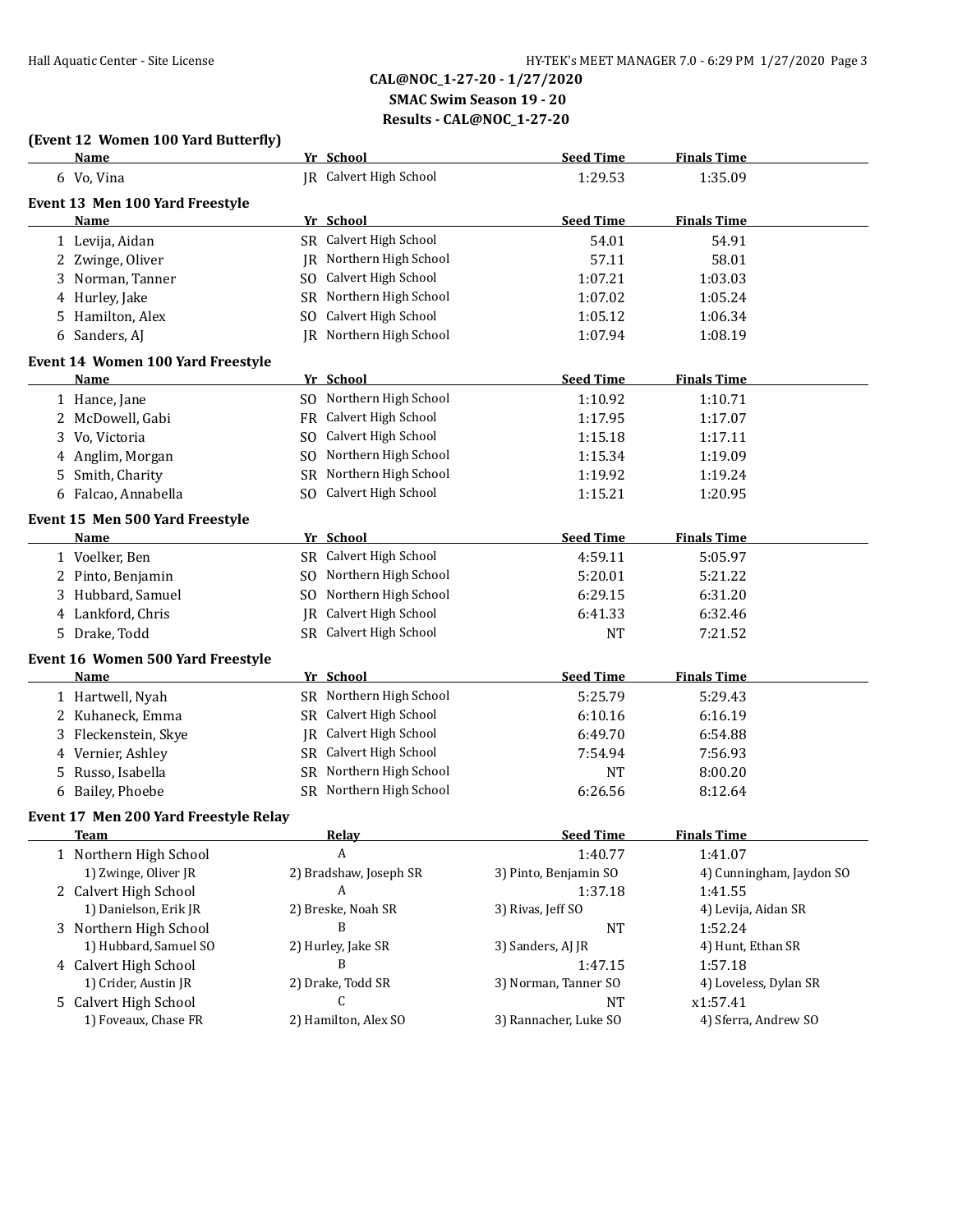## **SMAC Swim Season 19 - 20 Results - CAL@NOC\_1-27-20**

## **Event 18 Women 200 Yard Freestyle Relay**

| <b>Team</b>                                 | <b>Relay</b>                | <b>Seed Time</b>         | <b>Finals Time</b>      |
|---------------------------------------------|-----------------------------|--------------------------|-------------------------|
| 1 Calvert High School                       | A                           | 1:57.83                  | 2:07.00                 |
| 1) Gray, Grace FR                           | 2) McGowan, Maggie SO       | 3) McDowell, Gabi FR     | 4) Bubin, Johna JR      |
| 2 Northern High School                      | A                           | 1:54.64                  | 2:07.10                 |
| 1) Anglim, Morgan SO                        | 2) Means, Rebecca FR        | 3) Gaare, Megan JR       | 4) Hatchell, Maliyah SO |
| 3 Calvert High School                       | B                           | 1:59.03                  | 2:17.81                 |
| 1) Ward, Ava JR                             | 2) Schmidt, Rhyannon SO     | 3) Shenberger, Gracie FR | 4) Simmons, Abigail FR  |
| 4 Northern High School                      | B                           | <b>NT</b>                | 2:22.63                 |
| 1) Russo, Isabella SR                       | 2) Smith, Charity SR        | 3) Will, Riva SO         | 4) Weisburgh, Lucy SO   |
| 5 Calvert High School                       | C                           | <b>NT</b>                | x2:23.56                |
| 1) Falcao, Annabella SO                     | 2) Millman, Calliope JR     | 3) West, Kayla JR        | 4) Vo, Vina JR          |
| --- Northern High School                    | C                           | <b>NT</b>                | DQ                      |
| 1) Cimento, Veronica FR                     | 2) Parmer, Carissa SO       | 3) Nestor, Caroline FR   | 4) Nguyen, Abigail SR   |
| <b>Event 19 Men 100 Yard Backstroke</b>     |                             |                          |                         |
| Name                                        | Yr School                   | <b>Seed Time</b>         | <b>Finals Time</b>      |
| 1 Voelker, Ben                              | SR Calvert High School      | 55.64                    | 58.72                   |
| 2 Bradshaw, Joseph                          | SR Northern High School     | 1:07.56                  | 1:10.46                 |
| 3 Strain, Riley                             | FR Calvert High School      |                          |                         |
|                                             | JR Calvert High School      | 1:11.48                  | 1:14.39                 |
| 4 Crider, Austin                            | SR Northern High School     | <b>NT</b>                | 1:22.23                 |
| 5 Case, Ian                                 |                             | 1:24.21                  | 1:23.58                 |
| 6 Polk, Ryan                                | SO Northern High School     | 1:23.22                  | 1:24.51                 |
| <b>Event 20 Women 100 Yard Backstroke</b>   |                             |                          |                         |
| <u>Name</u>                                 | Yr School                   | <b>Seed Time</b>         | <b>Finals Time</b>      |
| 1 Zaidi, Alexia                             | FR Northern High School     | 59.92                    | 59.86                   |
| 2 Gleason, Cameron                          | JR Calvert High School      | 1:15.32                  | 1:16.18                 |
| Murphy, Lauren<br>3.                        | SR Northern High School     | 1:17.71                  | 1:17.21                 |
| 4 Gray, Grace                               | Calvert High School<br>FR   | 1:16.31                  | 1:19.37                 |
| 5 Hance, Jane                               | Northern High School<br>SO. | 1:21.14                  | 1:20.50                 |
| 6 Vo, Victoria                              | SO Calvert High School      | 1:27.28                  | 1:25.67                 |
|                                             |                             |                          |                         |
| Event 21 Men 100 Yard Breaststroke          |                             |                          |                         |
| <b>Name</b>                                 | Yr School                   | <b>Seed Time</b>         | <b>Finals Time</b>      |
| 1 Cunningham, Jaydon                        | SO Northern High School     | 57.36                    | 58.47                   |
| 2 Danielson, Erik                           | JR Calvert High School      | 1:04.15                  | 1:05.96                 |
| Breske, Noah<br>3                           | SR Calvert High School      | 1:14.53                  | 1:14.87                 |
| 4 Heim, Casey                               | SR Northern High School     | 1:23.35                  | 1:22.44                 |
| 5 Kratt, Brendan                            | FR Northern High School     | 1:28.85                  | 1:29.19                 |
| <b>Event 22 Women 100 Yard Breaststroke</b> |                             |                          |                         |
| Name                                        | Yr School                   | <b>Seed Time</b>         | <b>Finals Time</b>      |
| 1 DeHetre, Kayla                            | SR Calvert High School      | 1:23.06                  | 1:23.43                 |
| 2 Cole, Eleanor                             | FR Northern High School     | 1:33.36                  | 1:31.83                 |
| Gaare, Megan                                | Northern High School<br>IR  | 1:32.58                  | 1:33.46                 |
| Hatchell, Maliyah<br>4                      | Northern High School<br>SO. | NT                       | 1:35.24                 |
| Bubin, Johna<br>5                           | Calvert High School<br>IR   | 1:37.17                  | 1:39.65                 |
| 6 Ward, Ava                                 | JR Calvert High School      | 1:39.58                  | 1:40.61                 |
|                                             |                             |                          |                         |
| Event 23 Men 400 Yard Freestyle Relay       |                             |                          |                         |
| <b>Team</b>                                 | Relay                       | <b>Seed Time</b>         | <b>Finals Time</b>      |
| 1 Calvert High School                       | A                           | 3:45.83                  | 3:58.66                 |
| 1) Levija, Aidan SR                         | 2) Lusby, Mason SR          | 3) Rivas, Jeff SO        | 4) Voelker, Ben SR      |